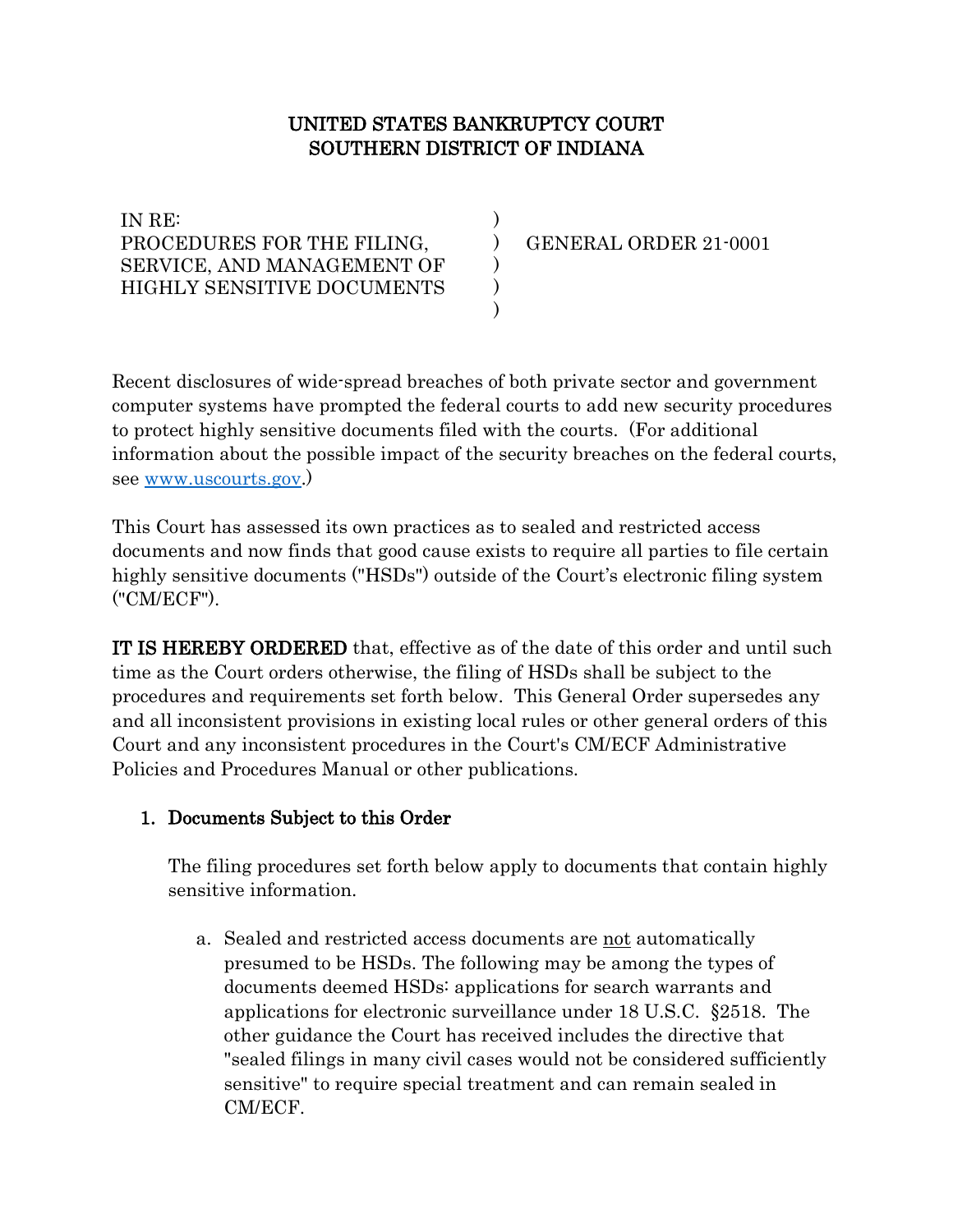- b. The Court has considered recent and historical restricted access and sealed documents, and at this time does not identify any currently sealed or restricted access document as highly sensitive. (Parties who seek review of this determination should follow the instructions set out below.) If in the future additional types of documents are determined to be highly sensitive, the Court shall amend this order.
- c. The following types of documents generally are not considered HSDs: debtor statements of Social Security Numbers; documents reporting settlements; and discovery and evidence materials placed under seal.

#### 2. Filing of Request to Designate Document as HSD

- a. A party requesting the Court to treat a document as an HSD shall file a Motion to Seal Document and include in the caption the phrase "as a Highly Sensitive Document." The Motion to Seal Document shall explain why such document is highly sensitive or why it should otherwise be subject to the heightened protection for HSDs.
- b. If the Court grants both the motion to seal and the request to treat the document as an HSD, the party shall tender to the Bankruptcy Clerk's Office at the United States Courthouse in Indianapolis the HSD document, unfolded, in a sealed envelope marked "HIGHLY SENSITIVE DOCUMENT." (The Court may direct the submission of more than one copy of the document. Each copy should be in a separate envelope.) The outside of the envelope shall have attached to it a copy of the Court's order directing treatment of the document as an HSD.
- c. The filing party shall serve the HSD on other parties as the Court directs in its order designating treatment as an HSD.
- d. The Bankruptcy Clerk will make an informational docket entry stating that the HSD was filed with the Court and will maintain the HSD in a secure paper filing system.

### 3. Removal of Existing HSDs from the Court's Electronic Filing System

a. Upon the filing of a Motion for Authority by a party or upon the Court's own motion, the Court may determine that a document or any portion